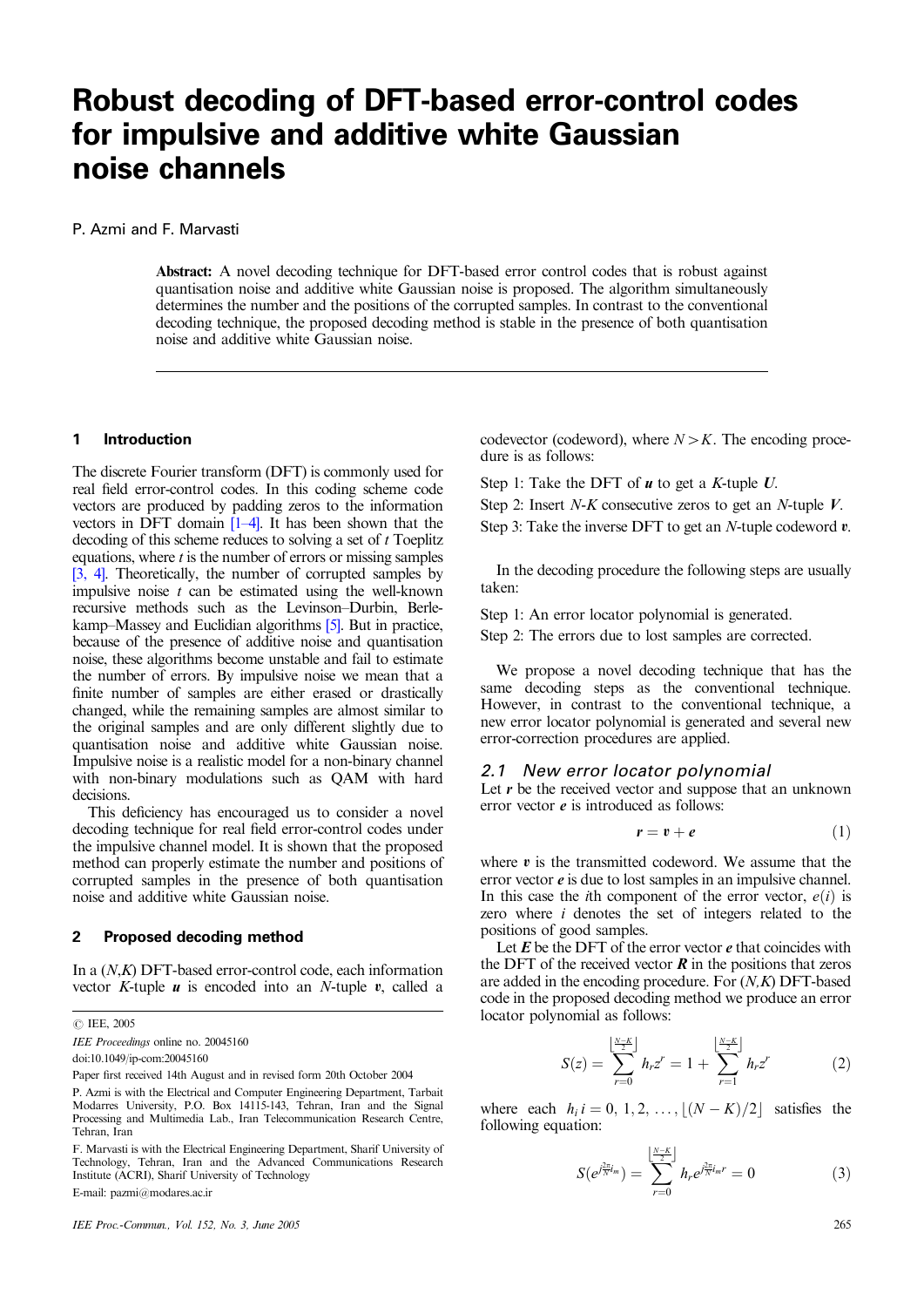and  $\{i_m : m = \{1, 2, ..., t\} \mid t \leq \lfloor (N - K)/2 \rfloor \}$  denotes the positions of the lost samples in the impulsive channel and t denotes the number of lost samples. In this case  $S(z)$ can be written as

$$
S(z) = \left\{ \prod_{m=1}^{t} \left( 1 - ze^{-j\frac{2\pi i_m}{N}} \right) \right\} P(z)
$$
 (4)

where  $P(z)$  is a polynomial such that its order is

$$
\left\lfloor \frac{N-K}{2} \right\rfloor - t \tag{5}
$$

and from (4) and (2), because  $S(0) = 1$ ,

$$
P(0) = 1 \tag{6}
$$

In the conventional decoding method the upper limits of summations  $(2)$  and  $(3)$  are t. Therefore the proposed method is a generalisation of the conventional technique and if  $\left| \frac{(N-K)}{2} \right| = t$  the proposed method reduces to the conventional method discussed in  $[1-4]$ .

As with the conventional technique, multiplying (3) by  $e(i_m) \exp(-i2\pi i_m p/N)$  and summing over  $i_m$  gives the following recursive equations:

$$
\sum_{\{i_m:m=1,2,\dots,t\}} \sum_{t \leq \lfloor \frac{N-K}{2} \rfloor} e(i_m) e^{-j\frac{2\pi}{N} p i_m} \sum_{r=0}^{\lfloor \frac{N-K}{2} \rfloor} h_r e^{j\frac{2\pi}{N} i_m r}
$$
\n
$$
= \sum_{r=0}^{\lfloor \frac{N-K}{2} \rfloor} h_r \sum_{\{i_m:m=1,2,\dots,t\}} \sum_{t \leq \lfloor \frac{N-K}{2} \rfloor \}} e(i_m) e^{-j\frac{2\pi}{N} p i_m} e^{j\frac{2\pi}{N} i_m r}
$$
\n
$$
= \sum_{r=0}^{\lfloor \frac{N-K}{2} \rfloor} h_r \sum_{i=0}^{N-1} e(i) e^{-j\frac{2\pi}{N} (p-r)i}
$$
\n
$$
= \sum_{r=0}^{\lfloor \frac{N-K}{2} \rfloor} h_r E(p-r) = 0 \quad p = 0, 1, \dots, N-1 \qquad (7)
$$

where  $E(k)$  is the kth component of **E** that is the DFT of the error vector  $e$ . In deriving the recursive equations  $(7)$ note that  $e(i)$  is zero in the positions where

$$
i \notin \{i_m : m = \{1, 2, ..., t\} \quad t \leq \lfloor \frac{N-K}{2} \rfloor\}
$$

In the proposed decoding method, for  $(N, K)$  DFT-based code, the idea is to use recursive equations

$$
\sum_{r=0}^{\lfloor \frac{N-K}{2} \rfloor} h_r E(p-r) = 0 \text{ for } p = 0, 1, ..., N-1
$$

to determine  $|(N - K)/2|$  unknown coefficients  $h_r$ . To solve these equations we need to know only  $N-K$  samples of  $\vec{E}$  in the positions where zeros are added in the encoding procedure. As one can see, the proposed decoding technique is a generalisation of the conventional decoding technique discussed in [1–4]. In other words, in the conventional decoding method, the decoder uses  $\sum_{r=0}^{t}$  $h'_r E(p - r) = 0$  for  $p = 0, 1, ..., N - 1$  to determine t unknown coefficients  $h'_r$ . Therefore, in principle, it is necessary to know the number of lost samples. But in contrast to the conventional method, in the proposed method the upper bound of the summation of the recursive equations (that is equal to the number of unknown coefficients  $h_r$ ) is  $\lfloor (N-K)/2 \rfloor$ . Therefore it is not necessary to know the number of lost samples beforehand.

$$
E(N/2 - r - 1) = E^*(N/2 + r) \quad r = 0, 1, ..., N/2 - 1
$$
  
\n
$$
E(0) = E^*(0)
$$
\n(8)

Thus the linear equations shown in (7) are Yule–Walker equations and can be rewritten as

$$
\boldsymbol{R} * \boldsymbol{H} = -\boldsymbol{E} \tag{9}
$$

where

$$
\boldsymbol{E} = \left[ E(N/2) \quad E(N/2+1) \quad \dots E(N/2+\left\lfloor \frac{N-K}{2} \right\rfloor + 1) \right]^T \tag{10}
$$

$$
\mathbf{R} = [R_{ij}]
$$
  
\n
$$
R_{ij} = E(N/2 + i - j - 1) \quad 1 \le i, j \le \left\lfloor \frac{N - K}{2} \right\rfloor \tag{11}
$$

and

$$
\boldsymbol{H} = \begin{bmatrix} h_1 & h_2 & \dots & h_{\lfloor \frac{N-K}{2} \rfloor} \end{bmatrix}^T \tag{12}
$$

where  $h_i$   $i = 1, 2, \ldots, \lfloor (N - K)/2 \rfloor$  are unknown coefficients of (2) and (7). In the absence of additive and quantisation noise,  $E$  will be an autoregressive  $(AR)$  process with order t. Therefore, if  $t < |(N - K)/2|$ , the matrix **R** will be singular  $[4]$ . In this case there are infinite solutions for  $H$  that can be used as an acceptable solution. One way to find a proper solution is to put an additional constraint on  $H$ . It has been shown that if the constraint is to require the vector  $H$  to have the smallest energy

$$
\sum_{i=1}^{\lfloor \frac{N-K}{2} \rfloor} |h_i|^2
$$

the unique solution is given by the Moore–Penrose pseudoinverse [6]

$$
H = -\text{Pinv}(R) * E \tag{13}
$$

where Piny $(R)$  is a matrix of the same dimensions as **R** so that

$$
\mathbf{R} * \text{Pinv}(\mathbf{R}) * \mathbf{R} = \mathbf{R}
$$
  
Pinv( $\mathbf{R}$ ) \*  $\mathbf{R} * \text{Pinv}(\mathbf{R}) = \text{Pinv}(\mathbf{R})$  (14)

To calculate the locations of errors from (3) it can be seen that  $i_m$  denotes the location of an error if  $\exp(j2\pi i_m/N)$  is a zero of the polynomial  $S(z)$ . Furthermore, if an *N*-tuple vector  $H^e$  is constructed as follows:

$$
\boldsymbol{H}^e = \begin{bmatrix} 1 & h_1 & h_2 & \dots & h_{\lfloor \frac{N-K}{2} \rfloor} & 0 & \dots & 0 \end{bmatrix}^T \qquad (15)
$$

where  $h_i$  are components of the solution of  $(9)$ ; the zeros of the DFT of  $H^e$  are in the locations of errors.

#### *2.2 New error-correction procedures*

In a decoding procedure for DFT-Based error-control codes, after producing an error locator polynomial, an error correction technique is applied. Three techniques for error correction, or equivalently, for calculating the error vector are proposed.

In method 1, using the identity of  $E(i) = R(i)$  for i denoting the positions of  $N-K$  consecutive zeros in the DFT domain, the remaining values of  $\vec{E}$  can be found by (7).

In the second method, after finding the positions of errors, the conventional erasure recovery technique [1] is applied. In other words, after calculating the locations of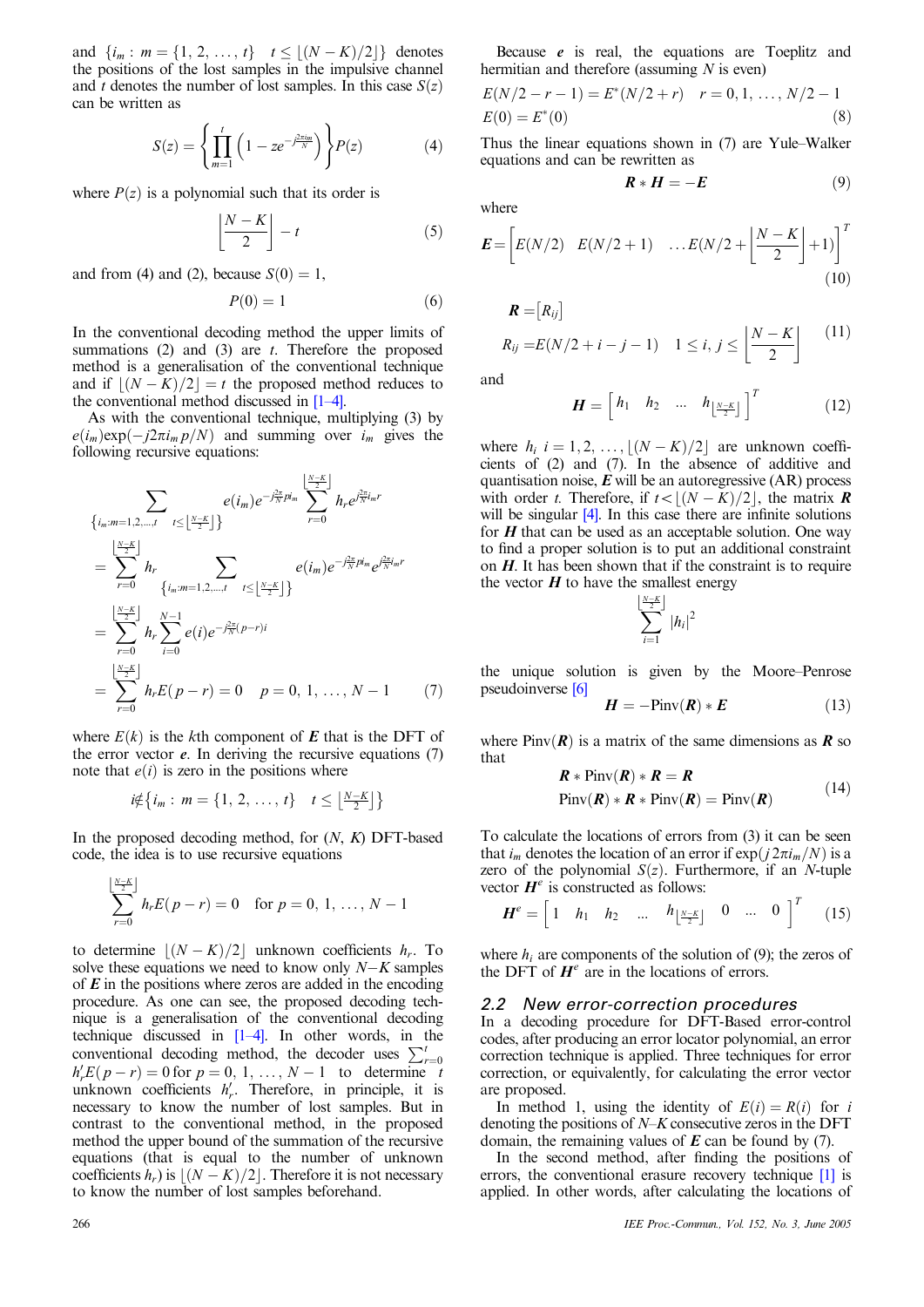errors the steps of the error-correction procedure are as follows:

(i) We produce the actual error locator polynomial  $S'(z)$ such that

$$
S'(z) = \prod_{m=1}^{t'} \left( 1 - z e^{-j\frac{2\pi}{N}} \right) = \sum_{r=0}^{t'} h'_r z^r \tag{16}
$$

where  $\{i'_m : m = \{1, 2, ..., t'\}\}\$ and  $t'$ , respectively, denote the locations and the number of errors that are extracted by the technique presented in Section 2.1.

(ii) By using the identity of  $E(i) = R(i)$ , for *i* denoting the positions of  $N-K$  consecutive zeros in the DFT domain, the remaining values of  $E$  can be found by the following recursive equations:

$$
\sum_{r=0}^{t'} h'_r E(p-r) = 0 \quad p = 0, 1, ..., N - 1 \qquad (17)
$$

where  $h'_r$  are the coefficients of the polynomial (16).

In the third technique, after finding the positions of errors, using the identity of  $E(i) = R(i)$  for *i* denoting the positions of N–K consecutive zeros in the DFT domain we try to solve the following linear equations (assuming  $N$  is even):

$$
\sum_{i'_m \in \{\text{Locations of errors}\}} e(i'_m) e^{-j\frac{2\pi}{N}i'_m k} = E(k),
$$
  
for  $k = N/2, N/2 \pm 1, N/2 \pm 2, ..., N/2 \pm \left\lfloor \frac{N-K}{2} \right\rfloor$  (18)

where  $\{i'_m : m = \{1, 2, ..., t'\}\}\$ and  $t'$ , respectively, denote the locations and the number of errors that are extracted by the technique of Section 2.1. In this case we have  $2 \times$  $\lfloor (N - K)/2 \rfloor + 1$  equations and  $t' < N - K$  unknowns. Therefore they form an overdetermined system of equations. This set of equations may not have an exact solution. In this case we try to find a least-square solution.

We rewrite the set of equations of  $(18)$  as follows:

$$
\boldsymbol{R}_s * \boldsymbol{e}_s = \boldsymbol{E}_s \tag{19}
$$

where

$$
\mathbf{R}_{s} = \begin{bmatrix} e^{-j\frac{2\pi}{N}i_{1}\left(N/2 - \left\lfloor \frac{N-K}{2} \right\rfloor\right)} & e^{-j\frac{2\pi}{N}i_{2}\left(N/2 - \left\lfloor \frac{N-K}{2} \right\rfloor\right)} & \dots \\ e^{-j\frac{2\pi}{N}i_{1}\left(N/2 - \left\lfloor \frac{N-K}{2} \right\rfloor + 1\right)} & e^{-j\frac{2\pi}{N}i_{2}\left(N/2 - \left\lfloor \frac{N-K}{2} \right\rfloor + 1\right)} & \dots \\ \vdots & \vdots & \vdots & \vdots \\ e^{-j\frac{2\pi}{N}i_{1}\left(N/2 + \left\lfloor \frac{N-K}{2} \right\rfloor\right)} & e^{-j\frac{2\pi}{N}i_{2}\left(N/2 + \left\lfloor \frac{N-K}{2} \right\rfloor\right)} & \dots \\ e^{-j\frac{2\pi}{N}i_{r}\left(N/2 - \left\lfloor \frac{N-K}{2} \right\rfloor + 1)} & \dots \\ e^{-j\frac{2\pi}{N}i_{r}\left(N/2 - \left\lfloor \frac{N-K}{2} \right\rfloor + 1\right)} & \dots \\ \vdots & \vdots & \vdots \\ e^{-j\frac{2\pi}{N}i_{r}\left(N/2 + \left\lfloor \frac{N-K}{2} \right\rfloor\right)} & \dots \end{bmatrix}
$$
\n(20)

$$
\boldsymbol{e}_{s} = \begin{bmatrix} e_{i_1} & e_{i_2} & \dots & e_{i_{t'}} \end{bmatrix}^T \tag{21}
$$

IEE Proc.-Commun., Vol. 152, No. 3, June 2005 267

$$
E_s = \left[ E\left(N/2 - \left\lfloor \frac{N-K}{2} \right\rfloor \right) E\left(N/2 - \left\lfloor \frac{N-K}{2} \right\rfloor + 1\right) \right]
$$

$$
\dots E\left(N/2 + \left\lfloor \frac{N-K}{2} \right\rfloor \right) \right]^T
$$
(22)

and the dimensions of  $\mathbf{R}_s$ ,  $\mathbf{e}_s$ , and  $\mathbf{E}_s$  are  $\left(2\left\lfloor (N-K)/2 \right\rfloor$  $(1) \times t'$ ,  $t' \times 1$ , and  $(2[(N-K)/2]+1) \times 1$ , respectively. From the properties of Vandermonde matrices, it can be easily shown that  $\mathbf{R}_s$  is a full-rank matrix. Therefore the least-square solution of (19) can be found as follows  $[7-10]$ 

$$
e_s = \left(R_s^H \ast R_s\right)^{-1} \ast R_s^H \ast E_s = \text{Pinv}(R_s) \ast E_s \qquad (23)
$$

We expect that method 3 outperforms the others. This is because in this technique we use the information conveyed by all the padded zeros to compensate for the effects of additive noise and quantisation error. Our simulation results in Sections 3 and 4 confirm this prediction. They show that the sensitivity of method 3 to additive noise for bursty losses and erasures is considerably lower than the sensitivity of methods 1 and 2.

#### **3 Numerical results**

In the absence of additive noise and quantisation noise, the vector  $\vec{E}$  is an AR process with order t, which denotes the number of lost samples. In the conventional decoding method, the Levinson–Durbin, Berlekamp, and Euclidian algorithms can be used to find the number of errors. The idea of these algorithms is to recursively compute the solutions of the Yule–Walker equations for the top principal submatrices in (9). In the conventional technique, to properly estimate the number of errors  $t$ , these algorithms require that the top  $t \times t$  principal matrix to be nonsingular and the top  $(t+1) \times (t+1)$  principal matrix to be singular. In other words, the curve of determinants of the top principal submatrices against their dimensions should rapidly decrease at the point of t.

To show the sensitivity of the conventional decoding technique to additive noise, which may be generated by quantisation process of the known samples of  $E$ , for a system with  $N=64$ ,  $N-K=31$  and  $t=12$  in Fig. 1, the curves of determinants against dimensions of submatrices are plotted for the no quantisation and 8-bit quantisation cases. It can be seen that in the case of no quantisation noise, because of the rapid fall-off in the values of determinants at dimensions greater than 12, the conventional algorithm can estimate the number of errors, i.e. 12. Nevertheless, in the presence of the quantisation noise the conventional algorithm cannot exactly predict the number of errors.

To evaluate the performance of the proposed decoding method, the transmitted, received and estimated (reconstructed) signals using the proposed decoding technique in the absence of quantisation noise and additive noise are plotted in Fig. 2. Our results show that all the proposed error-correction procedures have the same performances and they can exactly estimate the transmitted signal. For the signals shown in Fig. 2, Fig. 3 shows the positions of zeros of the polynomial  $S(z)$ . The positions of zeros with the form of  $\exp(j2\pi m/N)$  exactly show the location of errors. In Fig. 4 the amplitude of the DFT of  $H^e$ , see (15), is shown under the same conditions of Figs. 2 and 3. The minima of this curve are at the locations of errors.

In Fig. 5 the estimated (reconstructed) signal is compared with the received and transmitted signals with 8-bit quantisation. Our results show that in this case all the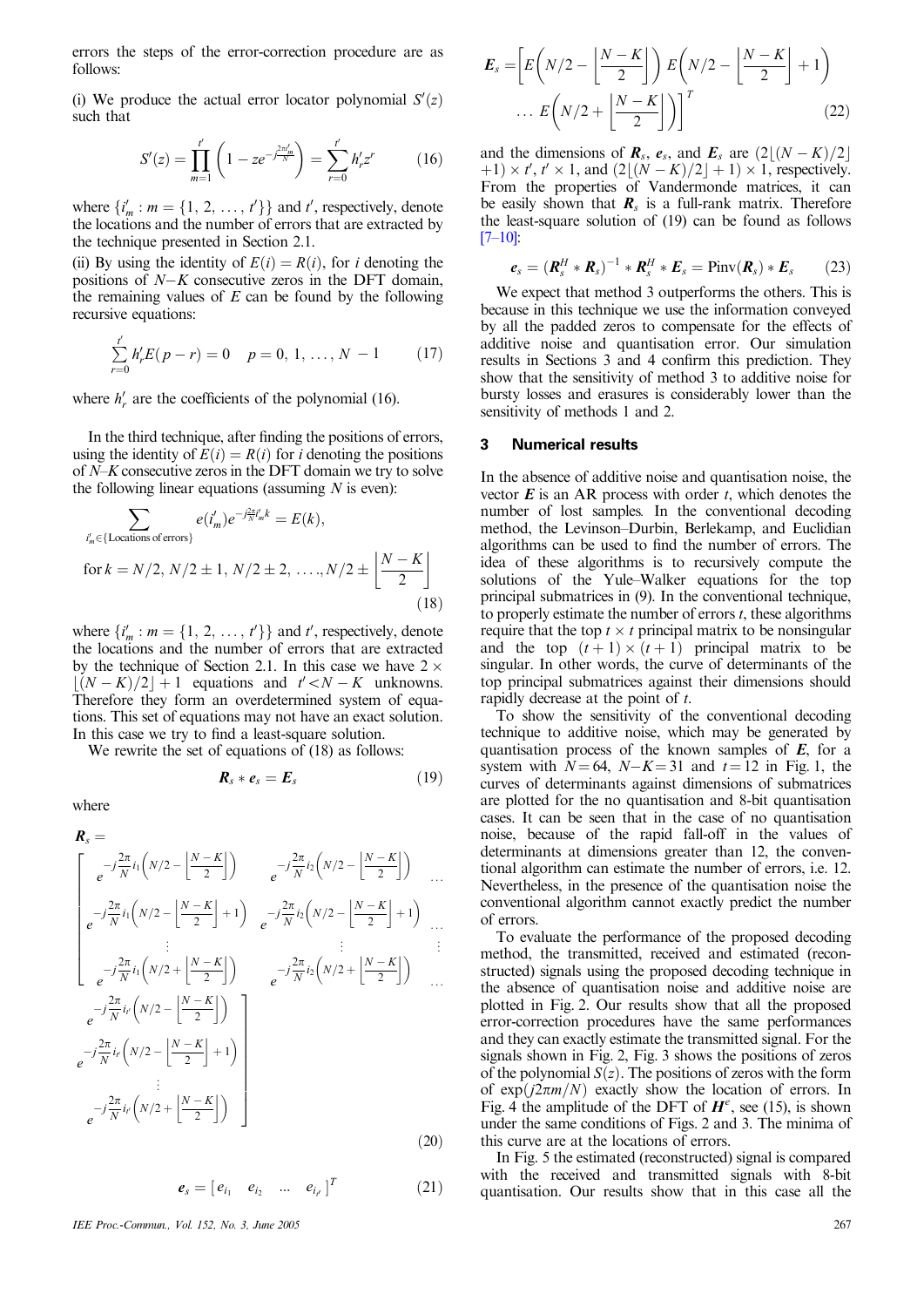

**Fig. 1** Determinants against dimensions of submatrices a No quantisation





**Fig. 2** Transmitted, received and estimated signals in absence of quantisation noise and additive noise

proposed error-correction procedures have the same performance. It can also be seen that the proposed decoding method works well and can reconstruct the transmitted signal; but the conventional decoding method fails to estimate the transmitted signal. Under the same conditions as Fig. 5, Fig. 6 shows the positions of zeros of  $S(z)$ 



**Fig. 3** Positions of zeros of polynomial  $S(z)$  in absence of quantisation noise and additive noise



**Fig. 4** Amplitude of DFT of H*<sup>e</sup>* in absence of quantisation noise and additive noise



**Fig. 5** Transmitted, received and estimated signals with 8-bit quantisation

and also shows that the positions of zeros whose locations denote the positions of errors are insensitive to the quantisation noise. Figure 7 shows the amplitude of the DFT of  $H^e$ . It can be seen that the presence of quantisation noise does not change the locations of the curve minima.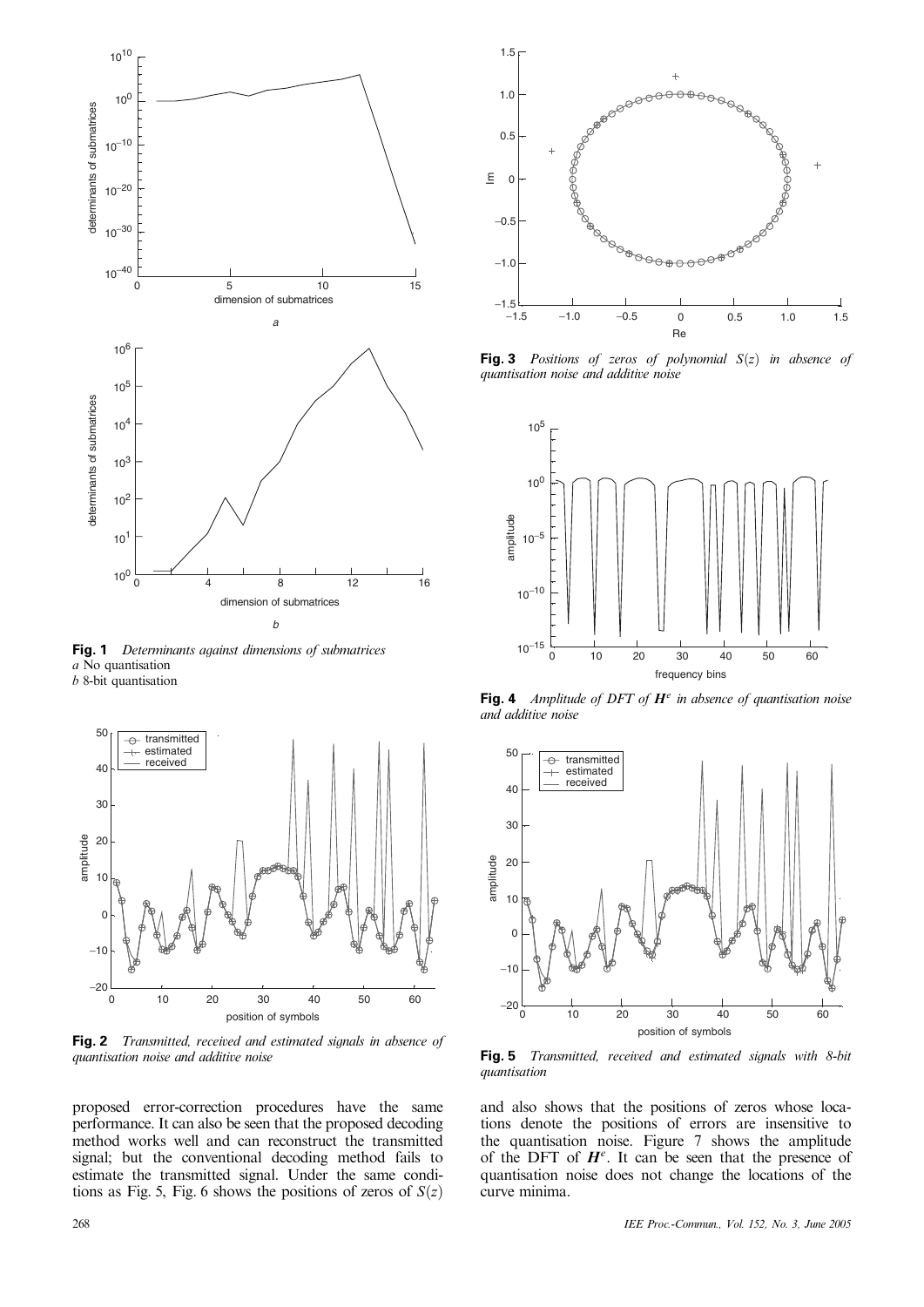

**Fig. 6** Positions of zeros of polynomial  $S(z)$  with 8-bit quantisation



**Fig. 7** Amplitude of DFT of H*<sup>e</sup>* with 8-bit quantisation



**Fig. 8** Correlation factor between transmitted and estimated signal against the ratio of signal to additive white Gaussian noise power

# **4 Stability analysis**

The curves of Figs. 5–7 have been obtained for quantised symbols in the absence of additive noise. In Fig. 8, to quantitatively analyse the stability of the proposed method

*IEE Proc.-Commun., Vol. 152, No. 3, June 2005* 269

in the presence of both quantisation noise and additive noise, the curves of the correlation factor between the transmitted and estimated signals are plotted against the ratio of signal to additive white Gaussian noise power (SNR) for a system with  $N=64$ ,  $N-K=31$  and  $t=21$ . To mitigate the dependency of the results on the original signal, the sample mean of the correlation factor is evaluated by using 1000 different independent signals with the same lost sample positions. It can be seen that with minimum acceptable correlation factor of 0.95 the proposed decoding technique can tolerate the additive white Gaussian noise up to  $SNR = 30$  dB. Furthermore, it can be seen that method 3 slightly outperforms the other error-correction procedures. With 8-bit quantisation the conventional decoding technique, even in the absence of additive noise, fails to reconstruct the transmitted signal and the correlation factor between the reconstructed and transmitted signal will be lower than 0.8.

Now we present the sensitivity analysis of the proposed decoding method for bursty losses. As with the conventional technique  $[1-4]$ , our simulation results show that the proposed decoding technique is sensitive to additive noise for bursty losses, and its sensitivity can be significantly reduced by using the sorted DFT (SDFT) transformation [Note 1]. The kernel of SDFT is

$$
t_{kl} = \exp\left(-j\frac{kl}{N}q2\pi\right) \tag{24}
$$

where  $T = [t_{kl}]_{kl}$  is the SDFT transformation matrix and q is an integer relatively prime to N. Table 1 presents the optimum values of  $q$  for different values of block size N enabling the SDFT to correct consecutive error samples up to its maximum capability  $(|N - K/2|)$  with 8 or 16 bit quantisation. It is observed that the optimum values of  $q$ have symmetry. In other words, the sorted transformations with q and  $n-q$  show the same performance.

**Table 1: Optimum values of** *q* **for SDFT kernel with 8 or 16 bit quantisation**

| <b>Block size</b> | Ω                                      |
|-------------------|----------------------------------------|
| 16                | 3,5,11,13                              |
| 32                | 5,7,9,23,25,27                         |
| 64                | 17, 19, 23, 25, 27, 37, 39, 41, 45, 47 |

To calculate the positions of errors, matrix equation (9) should be solved. In the absence of quantisation noise and additive noise, if  $t < |(N - K)/2|$ , the matrix **R** will be singular. In this case, we have proposed to use the unique solution that is given by Moore–Penrose pseudoinverse. In the presence of additive or quantisation noise,  $\bf{R}$  may become a full-rank matrix, so we can find a solution by inverting the matrix  $\mathbf{R}$ . Our simulation results show that using pseudoinverse always leads to a perfect solution for (9) but in some cases the inverse matrix may lead to a false solution due to a poor condition number. As an example, Fig. 9 demonstrates the results of error-signal reconstruction for 12 consecutive errors in a (64, 9) code with  $q = 27$ . As seen, the pseudoinverse method outperforms the simple matrix inverse.

The least-square based method (method 3) uses the information conveyed by all padded zeros to compensate

Note 1: Marvasti, F.: 'Error concealment or correction of speech, image and video signals'. European patent (no. 1 006 665), 28 May 2003; and US patent  $(no. 6 601206), 29$  July  $2003$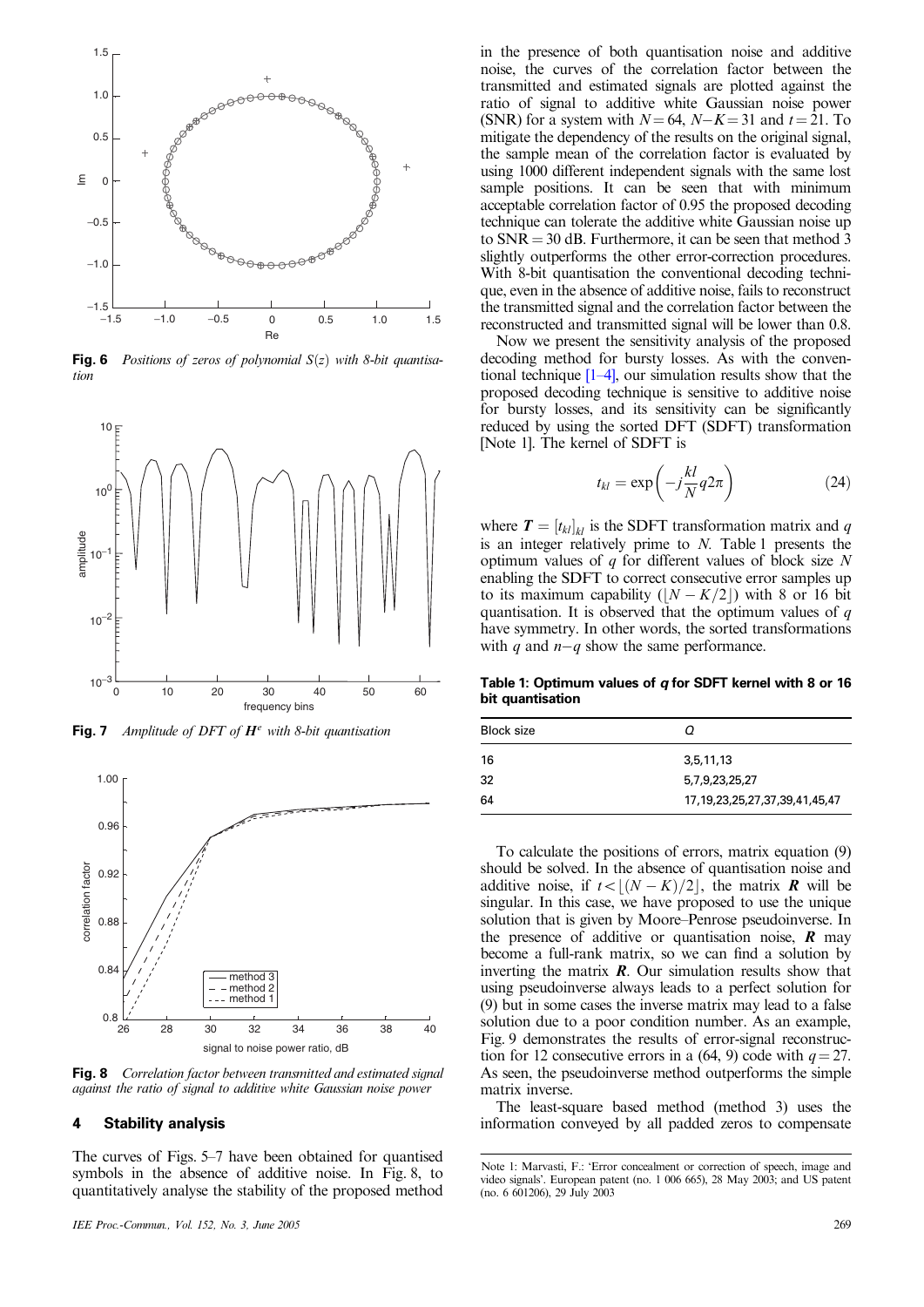

**Fig. 9** Actual and reconstructed error signals in presence of burst of 12 consecutive errors

a Reconstructed by pseudoinverse

b Reconstructed by simple inverse



**Fig. 10** Actual and reconstructed by pseudoinverse-based errorcorrection method (method 3) error signals for  $N=64$ ,  $K=32$  in presence of six consecutive bursty losses with 8-bit quantisation For this example the other proposed error-correction techniques fail to work

for the effect of additive and quantisation noises; therefore this error-correction procedure becomes more stable. Figure 10 shows an example for bursty losses in which both



**Fig. 11** Actual and reconstructed by pseudoinverse-based errorcorrection method (method 3) error signals for  $N = 64$ ,  $K = 32$  in presence of 13 consecutive erasure errors with 8-bit quantisation For this example the other proposed error-correction techniques fail to work

methods 1 and 2 fail but method 3 is able to estimate the error signal. In this Figure the reconstructed error signal by method 3 is compared with the actual error signal in a system with  $N = 64$ ,  $K = 31$  and  $t = 6$  with 8-bit quantisation and in the absence of additive white Gaussian noise. It can be seen that method 3 is able to reconstruct the error signal whereas the first and the second techniques fail to work in bursty losses.

In the presence of consecutive erasure errors, when the positions of error samples are known, the proposed errorcorrection procedures can be applied to recover the values of erasure samples. As with the impulsive channel case, our simulation results show methods 1 and 2 have almost the same performance whereas method 3 outperforms the others. Figure 11 shows the capability of method 3 for a system with  $N = 32$ ,  $K = 15$  in the presence of  $t = 13$ consecutive erasure errors with 8-bit quantisation and in the absence of additive noise. In this case, both the first and second error-correction techniques fail but method 3 performs well. In the absence of quantisation noise and additive noise all three techniques perform equally well whenever  $t < |N - K|$ .

## **5 Computational complexity**

This Section compares the complexity of the proposed decoding technique with the complexity of the conventional method, choosing to use the order of the number of flops required for each technique as the measure of complexity.

For the proposed decoding technique, as the first step, error locator polynomial coefficients must be found from (9). To provide vector  $\vec{E}$  and matrix  $\vec{R}$  from the received vector we need a DFT operation and therefore the required number of flops has an order of  $O(N \log_2 N)$ . To solve (9) by using Moore–Penrose pseudoinverse, the required number of computations has an order of approximately  $O((N-K)^3)$ [8]. Therefore the order of total flops required to produce the error locator polynomial is  $O(N \log_2 N) + O\left(\left(N - K\right)^3\right).$ 

The second step of the proposed decoding technique is the error-correction procedure. In this paper three methods have been proposed for error correction. In method 1 the